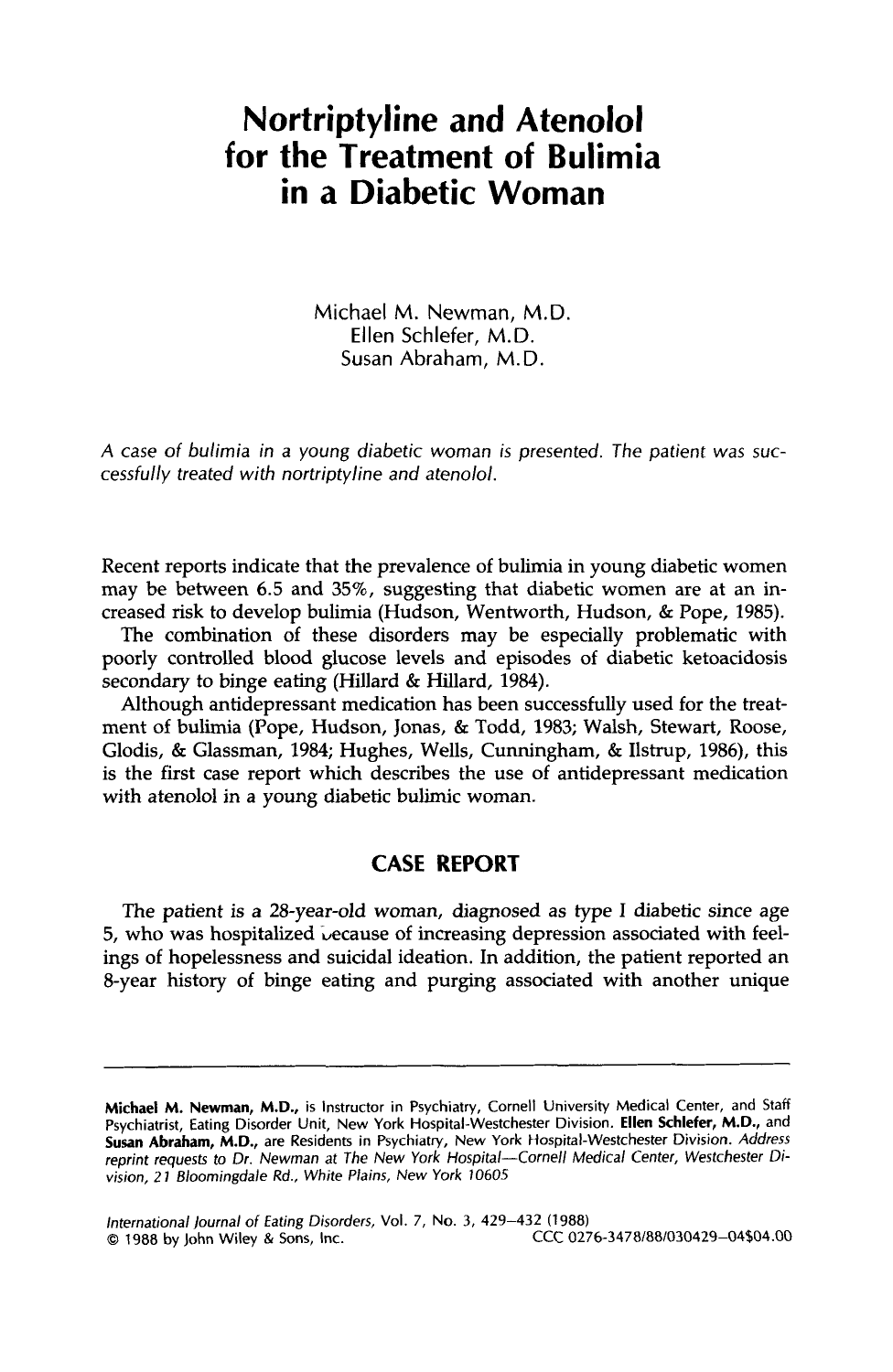weight control method which was inducing glycosuria by withholding insulin injections. The patient described having problems controlling her weight throughout adolescence, with a weight fluctuation between 110 and 130 lb (patient is 5'2" tall). During that period she recalls having an easier time maintaining or losing weight if she decreased her insulin dose. The patient reported that she began to binge eat as a sophomore in college, but at that time it was on an infrequent basis and largely in the presence of other students. Following graduation from college, the patient lived alone for the first time and began to binge eat daily upon returning from work. She reports she would eat for approximately 2 hours until feeling so physically distressed she would go to sleep. In addition, she would intentionally lower her insulin dose to avoid weight gain. Three years prior to admission the patient consulted a psychiatrist for depression associated with increased sleep, diurnal mood variation, and suicidal ideation and was prescribed nortriptyline. In addition, weekly psychotherapy was begun. The patient reports an excellent response to nortriptyline in that her depression was resolved and the frequency of her binge eating was significantly reduced. Unfortunately, the patient developed increased blood pressure and tachycardia secondary to nortriptyline and medication was discontinued. Within 2 months, the patient reports her binging resumed on a daily basis and since that time she has binged at least several times per week. It is noteworthy that the patient failed to disclose her history of bulimia to her treating endocrinologist, psychotherapist, and consulting psychiatrist.

During the year prior to her psychiatric hospitalization, the patient was hospitalized on four occasions for treatment of diabetic ketoacidosis. Three months prior to her admission, the patient sought psychiatric consultation and for the first time disclosed her history of bulimia. The patient was prescribed desipramine and over the course of 2-3 weeks reported that she was no longer binging and that her mood was significantly better. Unfortunately, on a dose of desipramine 100 mg P.o., g.d., the patient developed tachycardia (PR 112-120) and angina, forcing medication to be discontinued. A decision was made to initiate a trial of phenelzine following a 2-week drug washout. During that 2 week period, the patient became significantly more depressed and resumed binging several times a day. A trial of phenelzine 15 mg P.o., b.i.d., was initiated but had to be discontinued after 5 days because of increasing bilateral lower extremity edema. A trial of trazodone was initiated, but the patient required hospitalization because of her depression associated with increasing suicidal ideation, increased frequency of binging, poor compliance with insulin regimen, and poorly controlled blood sugars.

At time of admission, the patient was diagnosed as having bulimia, major depressive disorder, and type **I** diabetes, complicated by evidence of diabetic nephropathy, peripheral neuropathy, retinopathy, hypothyroidism, hypertension, and microvascular disease of the heart as documented on thallium scan. Her medication at time of admission included insulin administered by a pump mechanism, lasix **80** mg, P.o., b.i.d., aldactone 25 mg P.o., t.i.d., synthroid 0.10 mg, P.o., q.d., and hydralazine 25 mg, P.o., t.i.d. The plan on admission was to continue trazodone until an adequate trial had been completed for treatment of bulimia and depression. During the first **4** weeks of her hospital stay, trazodone was increased to 525 mg a day, but the patient continued to be severely depressed. In addition, she continued to manipulate her insulin, re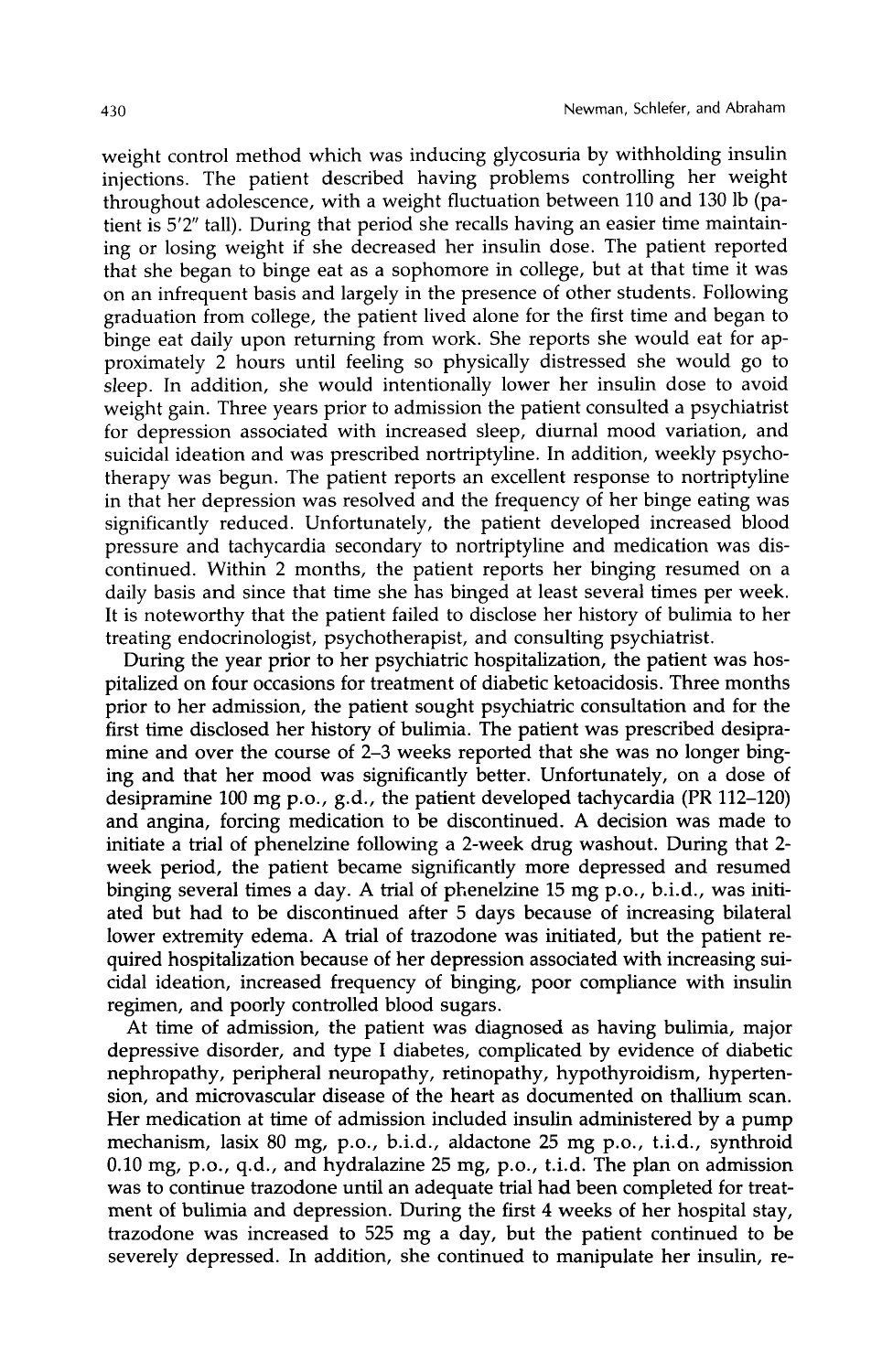sulting in tremendous fluctuation of blood glucoses and ketonuria. After the first month of hospitalization, it was decided the patient was not responding to trazodone, which was discontinued. She continued to be in a high risk for suicide. ECT was considered but ruled out because of increased risk of retinal hemorrhages. Since the patients had previously responded to tricyclic antidepressants, a trial of nortriptyline was initiated, but atenolol, a selective beta blocker, was added to the regimen because of the patient's previous history of tachycardia and angina. Nortriptyline was gradually increased to 125 mg per day and given with atenolol 25 mg, P.o., q.d. Over the following **2-3** weeks, the patient was again able to report the resolution of her depression and suicidal ideation. She also reported that she no longer felt like binge eating. Her blood glucose was well controlled. Furthermore, the patient suffered no episodes of tachycardia or angina and tolerated well the combination of nortriptyline and atenolol. Admission medications were continued with the exception of hydralazine, which was no longer necessary for adequate blood pressure control. The patient was discharged and at **3** months follow-up continued to do well. She reported that her bulimia continued to be in remission and that her blood glucose levels were well controlled in a range between 70 and 180 mg/dl.

## **COMMENT**

This patient's case demonstrates not only the successful treatment of bulimia with a tricyclic antidepressant in a young diabetic woman but also the particular risks associated with the combination of these two disorders.

Typical of many eating-disorder patients, this patient kept her binge behavior secret for many years. The consequences, however, were far greater since her binging and purging along with her manipulating insulin doses resulted in poorly controlled blood glucose levels and undoubtedly contributed to her multiple hospitalizations for diabetic ketoacidosis and multiple organ disease.

Antidepressant medications have been demonstrated to be an effective treatment of bulimia, but their use in diabetic patients pose several problems. Tachycardia and blood pressure changes induced by tricyclic medication may be more problematic in the diabetic because of microvascular and autonomic dysfunction. The cardiovascular side effects can be controlled by beta blockers, but the presence of diabetes has been a relative contraindication in the use of these agents. Beta blockers have been reported to mask the signs of hypoglycemia and therefore have been avoided in diabetic patients.

In a review of the literature, however, Ostman (1983) concluded that adverse metabolic effects, prolonged hypoglycemia, and adverse hypodynamic effects associated with the use of beta blockers in diabetic patients is actually quite low and even less likely to occur if cardioselective agents (beta-one blocker such as atenolol) are employed.

On two separate occasions, this patient's bulimia responded to tricyclic medication, but treatment had to be discontinued because of adverse cardiovascular effects. The combination of nortriptyline with atenolol effectively produced the antidepressant and antibinge result without tachycardia and angina.